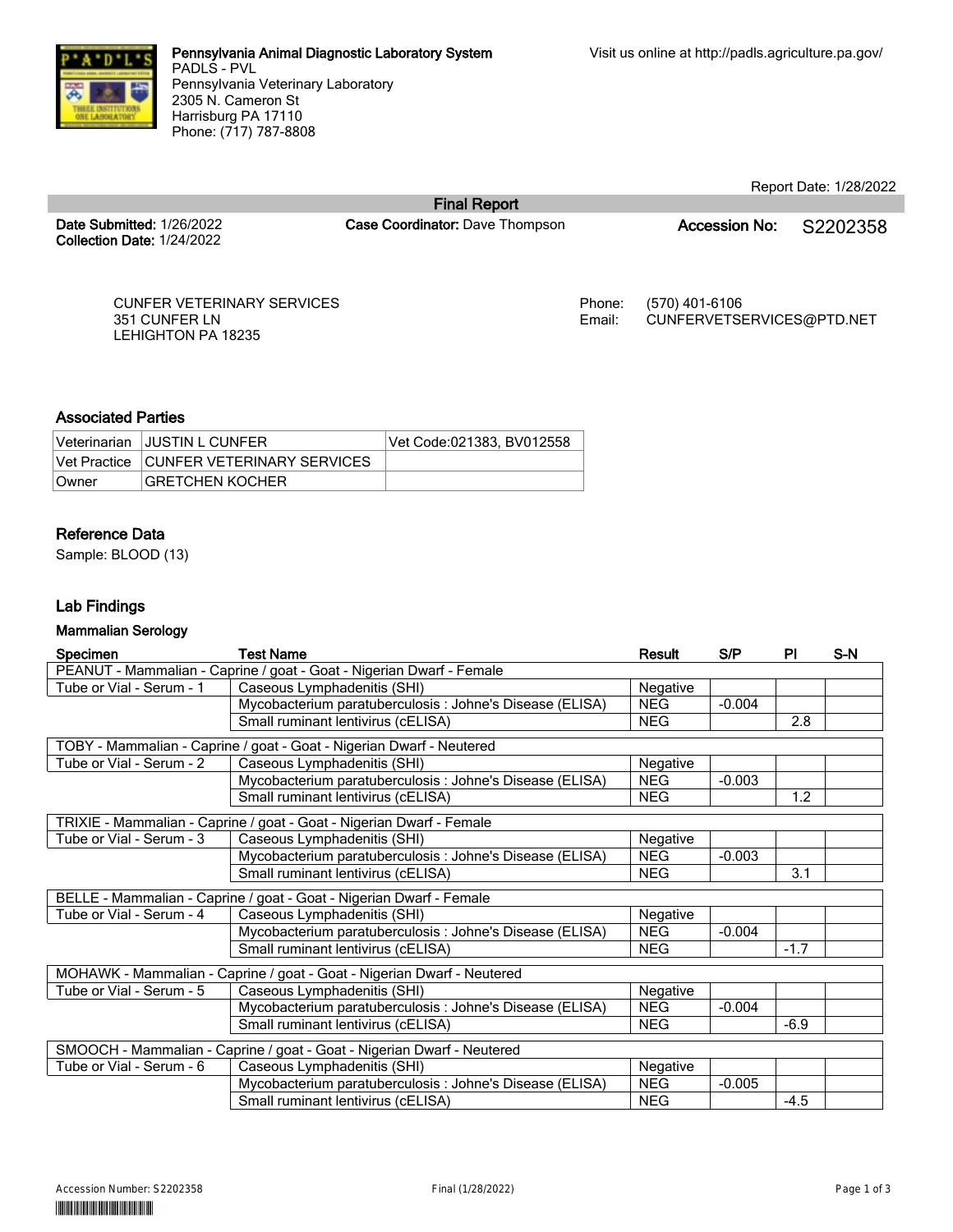

**Pennsylvania Animal Diagnostic Laboratory System** PADLS - PVL Pennsylvania Veterinary Laboratory 2305 N. Cameron St Harrisburg PA 17110 Phone: (717) 787-8808

| <b>Specimen</b>           | <b>Test Name</b>                                                                                         | Result     | S/P      | <b>PI</b> | S-N   |
|---------------------------|----------------------------------------------------------------------------------------------------------|------------|----------|-----------|-------|
|                           | BOURBON - Mammalian - Caprine / goat - Goat - Nigerian Dwarf - Male                                      |            |          |           |       |
| Tube or Vial - Serum - 7  | Caseous Lymphadenitis (SHI)                                                                              | Negative   |          |           |       |
|                           | Mycobacterium paratuberculosis : Johne's Disease (ELISA)                                                 | <b>NEG</b> | 0.004    |           |       |
|                           | Small ruminant lentivirus (cELISA)                                                                       | <b>NEG</b> |          | 0.2       |       |
|                           | JINSING - Mammalian - Caprine / goat - Goat - Nigerian Dwarf - Female                                    |            |          |           |       |
| Tube or Vial - Serum - 8  | Caseous Lymphadenitis (SHI)                                                                              | Negative   |          |           |       |
|                           | Mycobacterium paratuberculosis : Johne's Disease (ELISA)                                                 | <b>NEG</b> | $-0.003$ |           |       |
|                           | Small ruminant lentivirus (cELISA)                                                                       | <b>NEG</b> |          | 9.3       |       |
|                           | AZAELA - Mammalian - Caprine / goat - Goat - Nigerian Dwarf - Female                                     |            |          |           |       |
| Tube or Vial - Serum - 9  | Caseous Lymphadenitis (SHI)                                                                              | Negative   |          |           |       |
|                           | Mycobacterium paratuberculosis : Johne's Disease (ELISA)                                                 | <b>NEG</b> | 0.003    |           |       |
|                           | Small ruminant lentivirus (cELISA)                                                                       | <b>NEG</b> |          | 1.9       |       |
|                           | JASMINE - Mammalian - Caprine / goat - Goat - Nigerian Dwarf - Female                                    |            |          |           |       |
| Tube or Vial - Serum - 10 | Caseous Lymphadenitis (SHI)                                                                              | Negative   |          |           |       |
|                           | Mycobacterium paratuberculosis : Johne's Disease (ELISA)                                                 | <b>NEG</b> | $-0.002$ |           |       |
|                           | Small ruminant lentivirus (cELISA)                                                                       | <b>NEG</b> |          | 17.7      |       |
|                           | RAPUNZEL - Mammalian - Caprine / goat - Goat - Nigerian Dwarf - Female                                   |            |          |           |       |
| Tube or Vial - Serum - 11 | Bovine pregnancy test (IDEXX ELISA)                                                                      | Pregnant   |          |           | 1.888 |
|                           | Caseous Lymphadenitis (SHI)                                                                              | Negative   |          |           |       |
|                           | Mycobacterium paratuberculosis : Johne's Disease (ELISA)                                                 | <b>NEG</b> | $-0.002$ |           |       |
|                           | Small ruminant lentivirus (cELISA)                                                                       | <b>NEG</b> |          | 4.6       |       |
|                           | MISTY - Mammalian - Caprine / goat - Goat - Nigerian Dwarf - Female                                      |            |          |           |       |
| Tube or Vial - Serum - 12 | Bovine pregnancy test (IDEXX ELISA)                                                                      | Pregnant   |          |           | 1.498 |
|                           | ELLA - Mammalian - Caprine / goat - Goat - Nigerian Dwarf - Female                                       |            |          |           |       |
| Tube or Vial - Serum - 13 | Bovine pregnancy test (IDEXX ELISA)                                                                      | Pregnant   |          |           | 2.124 |
|                           | Bovine pregnancy test(IDEXX The pregnancy status of the animal was determined by measuring the levels of |            |          |           |       |

Bovine pregnancy test(IDEXX ELISA):

The pregnancy status of the animal was determined by measuring the levels of Pregnancy Associated Glycoproteins (PAGs) in the submitted blood sample. The level of PAGs is measured by corrected optical density (OD) value (also called S-N) using IDEXX Bovine Pregnancy ELISA test.

S-N = Sample OD minus negative control mean OD

- a. If the S-N value is less than 0.300, the animal is considered not pregnant (open).
- b. If the S-N value is equal to or greater than 0.300, the animal is considered pregnant.

**Pregnant Recheck (validated in cattle only):** Embryonic deaths are common in the early stages of cow pregnancy and PAGs can circulate in blood for some time after early embryonic death. An optional recheck of the animal 7 to 10 days later is recommended if the S-N value is equal to or greater than 0.300 and less than 1.000.

The IDEXX assay has been shown to have 99.3% Sensitivity (95% CL: 98.3%–99.7%) and 93.8% Specificity (95% CL: 91.2%–95.7%) for determining pregnancy in cows. The assay has been validated for the detection of pregnancy status in the following species with indicated specimen types.

- **Cattle** serum or EDTA plasma from 28 days post-breeding and from 60 days post calving
- **Buffalo** EDTA plasma from 30 days post-breeding and from 60 days post calving
- **Goats** serum from 28 days post breeding